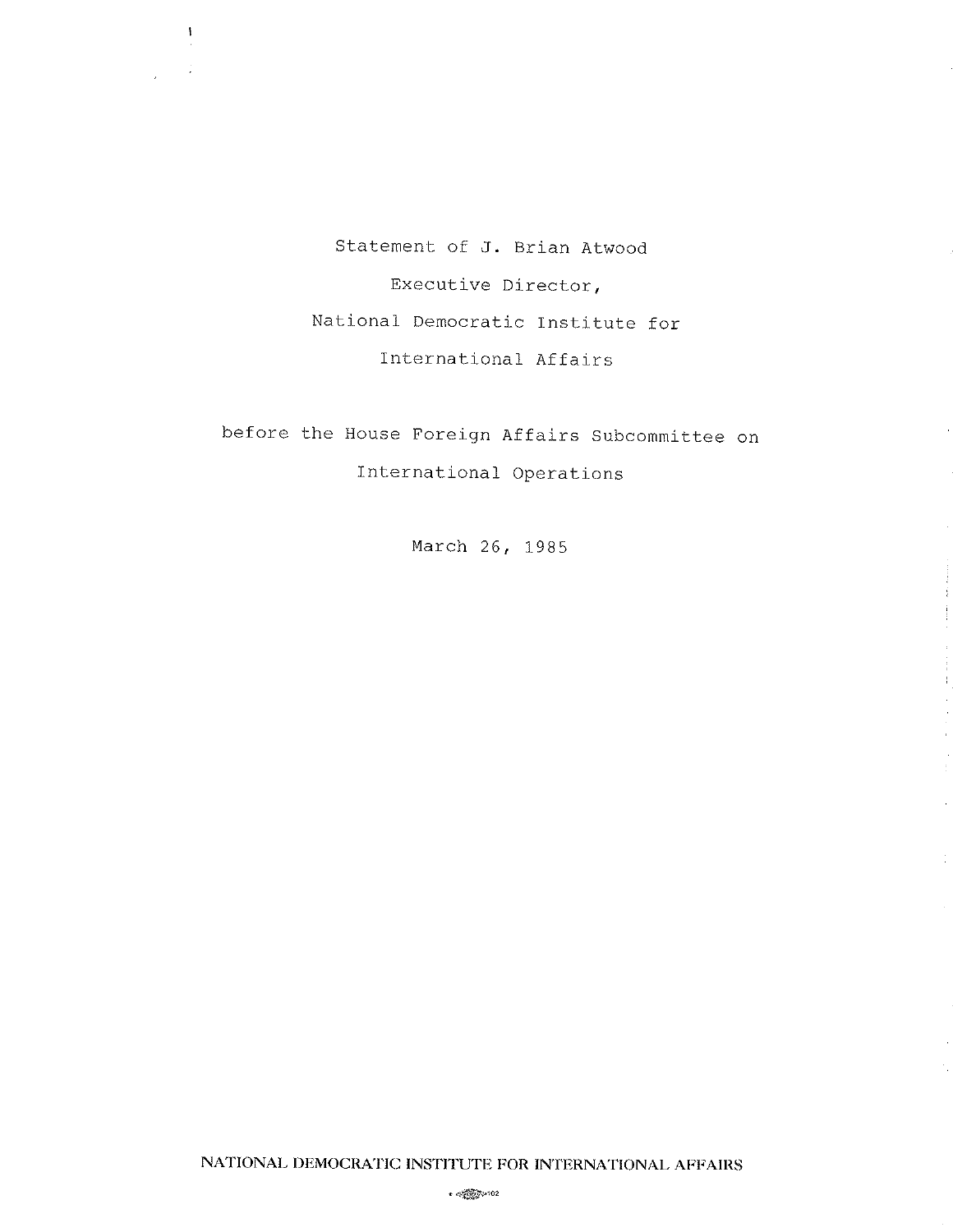Mr. Chairman, I welcome the opportunity to present the case for the National Democratic Institute for International Affairs before this distinguished subcommittee.

In the last session of Congress, action was taken to prohibit the two party institutes from receiving grant assistance from the National Endowment for Democracy. Opponents of the party institutes raised a number of charges, many of which I am sure will be repeated in this year's debate.

Some members expressed serious and legitimate concerns about American parties meddling in the free elections of other democratic states. others believed that the party institutes would sponsor events whose sole purpose was to entertain American party officials; that the parties were not capable of serious pursuits in the international field.

These charges were made a year ago, before either of the party institutes were in business. They addressed the question of the party institutes only in the abstract, raising fears and portraying a worst-case scenario.

This year, these questions will no doubt be raised again, but this year the party institutes are no longer an

 $. @ <sub>2</sub> \oplus 2$ .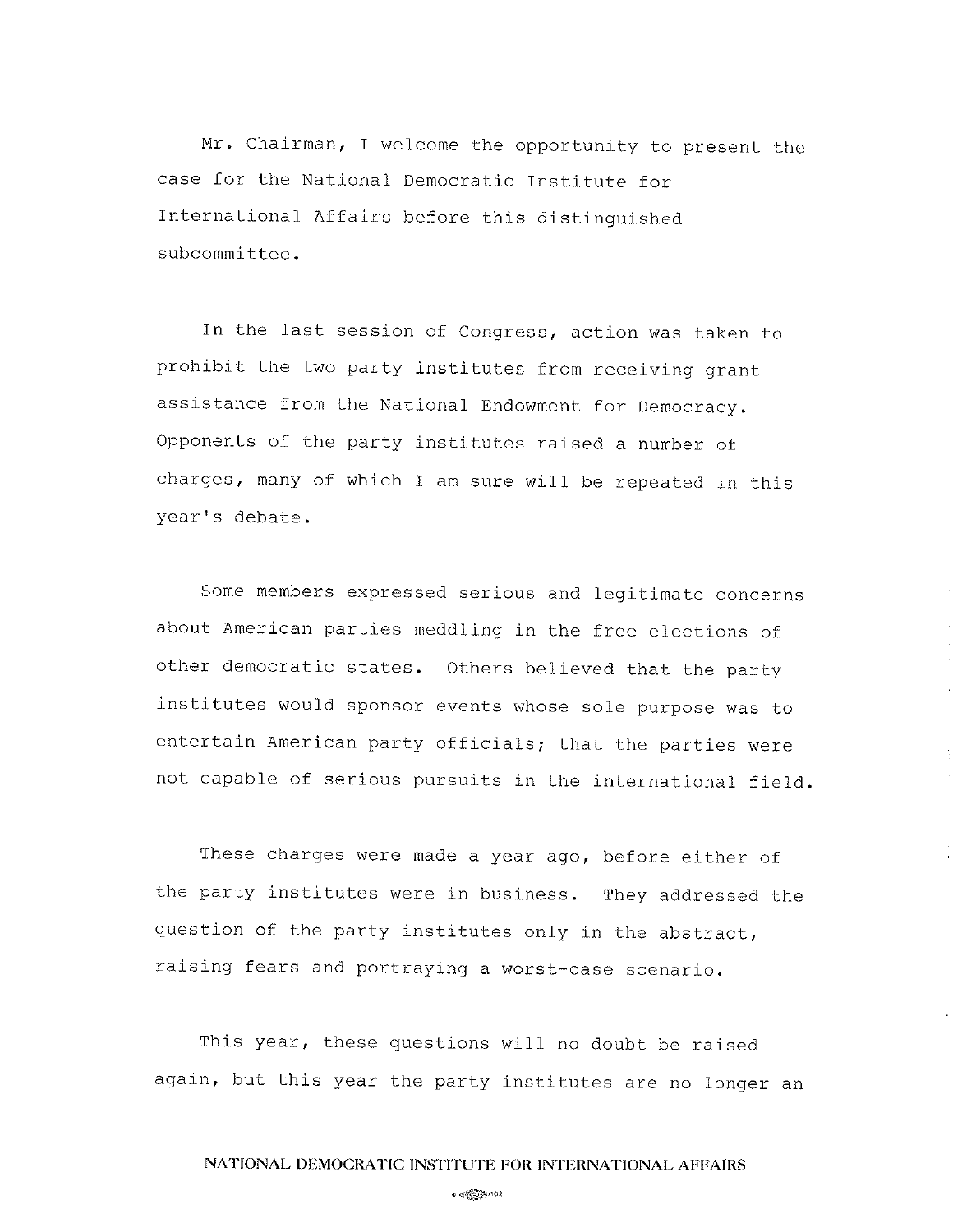abstraction. Policies and procedures have been adopted and projects are underway. This year Members can see for themselves whether these institutes have an important role to play in strengthening democratic institutions beyond our borders. I believe we do.

This year the issue is not whether the party institutes, if funded, will use the money for foolish or frivolous initiatives. This year the issue is whether congress wants to stop the institutes from doing serious and constructive work in the democratic development field. This year the issue will be whether our country wants to turn its back on individuals who are willing to risk their lives to strengthen democracy and who have asked the party institutes for heIp.

Mr. Chairman, the opponents of funding the party institutes would have the House believe that the institutes are arms of the Democratic and Republican National Committees. They would have you believe that we are involved in partisan, political activity. This is not only patently wrong; if it were true, we would be engaged in unlawful activity.

It is important to understand what the so-called "party

 $-2-$ 

### NATIONAL DEMOCRATIC INSTITUTE FOR INTERNATIONAL AFFAIRS

 $\sim$   $\sqrt{\frac{2}{2}}$   $\approx$  102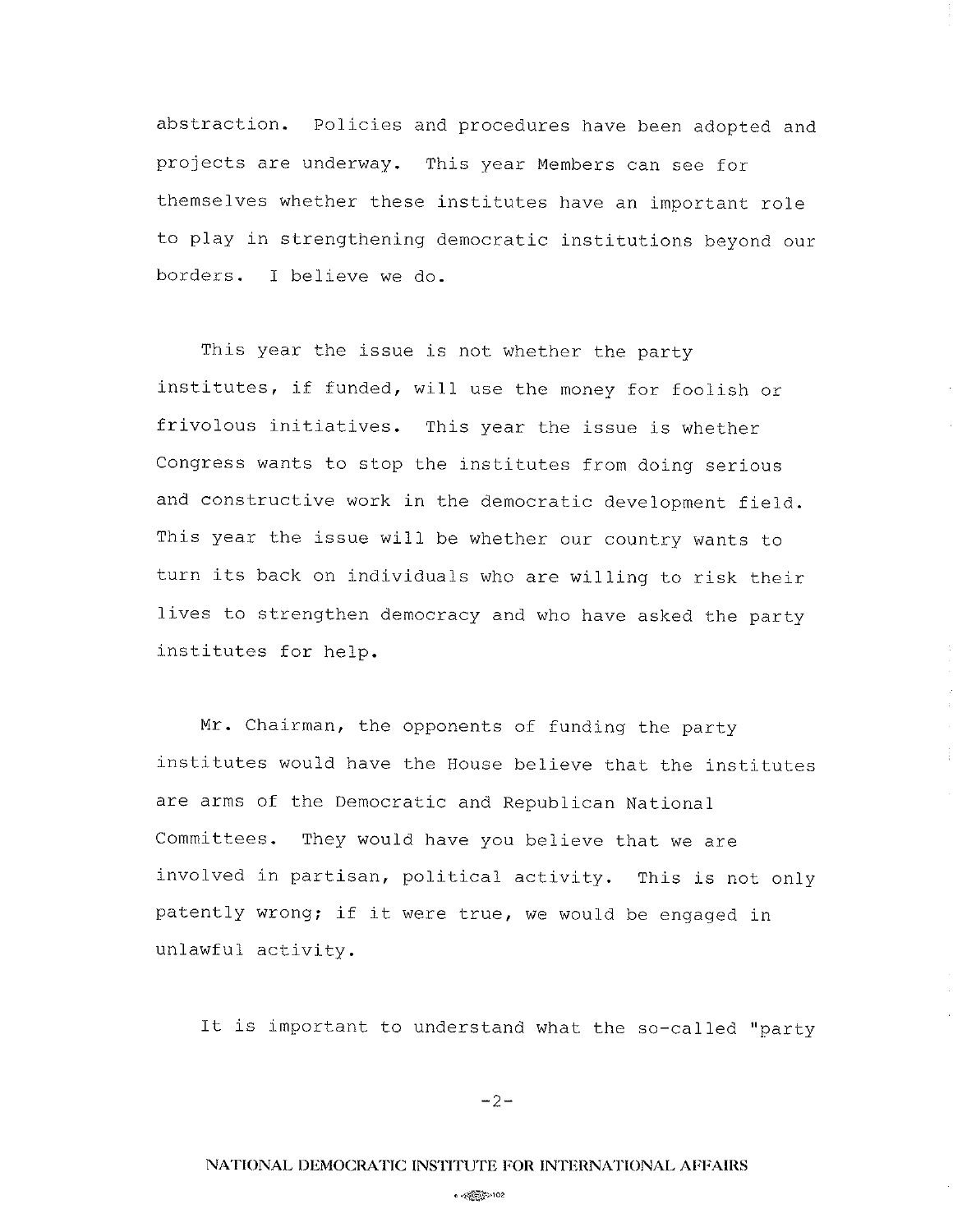institutes" are in legal terms. we are indeed affiliated with our two American parties, but not formally and certainly not legally. The perception of affiliation is created through the membership of our respective boards, not in any legal association. NDI Board members are well-known and respected Democrats, people like our chairman charles Manatt, senator pat Moynihan, congressman Mervyn Dymally, and former Secretary of State Cyrus Vance.

This affiliation is vitally important in giving our Institute credibility and legitimacy overseas. Many foreign political parties want to work with the Democratic Party of the United States in the common pursuit of democratic principles.

Nevertheless, our legal status for domestic purposes is important to underscore in answering the charges that it is wrong to make partisan organizations eligible for government funds. In fact, both "party" institutes have established themselves as non-partisan, educational organizations under section  $501c(3)$  of the Internal Revenue Service Code. As such, we are legally prohibited from engaging in partisan activity and we cannot and do not receive funding support from any partisan organization, including the Democratic or Republican National Committees.

 $-3-$ 

 $\ddot{\phantom{a}}$ 

## NATIONAL DEMOCRATIC INSTITUTE FOR INTERNATIONAL AFFAIRS

o@Þtoa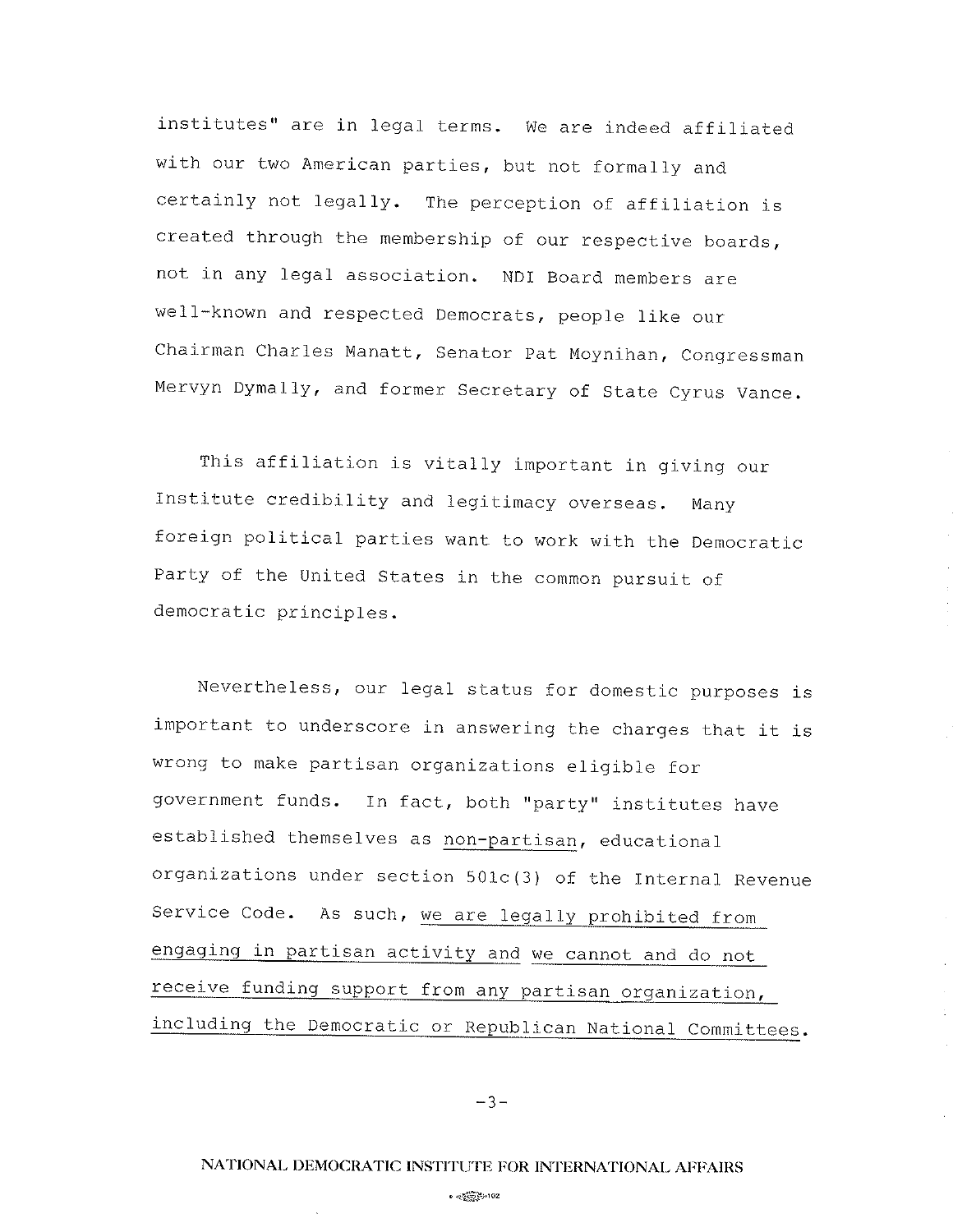It is also important to note that the party institutes are staffed by professionals who are trained in the intricacies of foreign affairs and committed to democratic principles. we view the opportunity to assist democratic institutions and advance pluralistic values as a unique and important one. Therefore, the party institutes have been established with the legal structure and professional requirements necessary to ensure that the work of democratic development will be responsibly achieved.

The question of why the party institutes should engage in this work also needs to be clarified. Because our own system is so well established, we may take for granted the role of parties in the democratic process. Political parties are pivotal institutions in any democracy, and as such, they deserve institutional support to encourage the public's participation in the political process. As non-governmental entities, the party institutes are uniquely able to undertake important programs to assist these kinds of democratic institutions overseas -- programs that the U. S. government cannot undertake, nor can any of the other institutes or organizations funded by the Endowment.

Mr. Chairman, the NDI Board has struggled with the issues raised by this relatively new field of endeavor. We

 $-4-$ 

## NATIONAL DEMOCRATIC INSTITUTE FOR INTERNATIONAL AFFAIRS

### $.475$   $\mu$ 102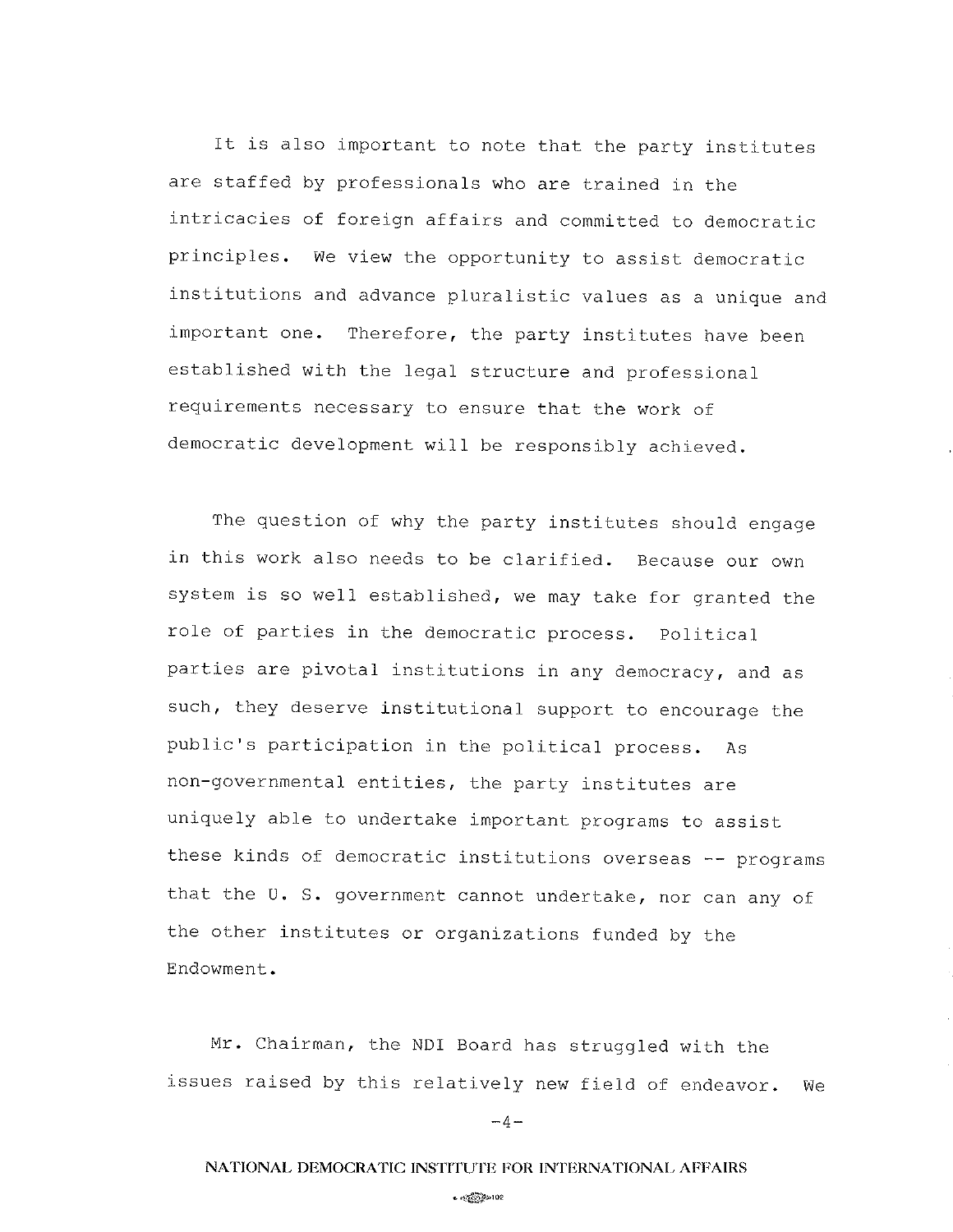have approached the requests we have received carefully, responsibly, and with great seriousness of purpose. we don't take lightly the charge that our involvement in a foreign nation might be seen as interventionism or meddling in the affairs of others. we understand the fundamental differences between our unique system of government and that of most parliamentary democracies. We have developed a set of guidelines to democratic development work that addresses these problems and differences.

Mr. Chairman, I ask that a memorandum entitled "NDI Policies and Objectives," dated February 19, 1985 and adopted at our February 2g Board meeting, be made part of the record. This statement addresses many of the concerns raised by last year's congressional debate and by our own Board.

Mr. Chairman, as this policies and objectives statement makes clear, our involvement with foreign political party organizations or other entities only occurs if we are invited to participate with them. The threshold decision is made by the foreign party. We want to be doubly sure that the foreign party has carefully weighed the political and social consequences of an involvement with our Institute.

 $-5-$ 

o *objektiv*anja 102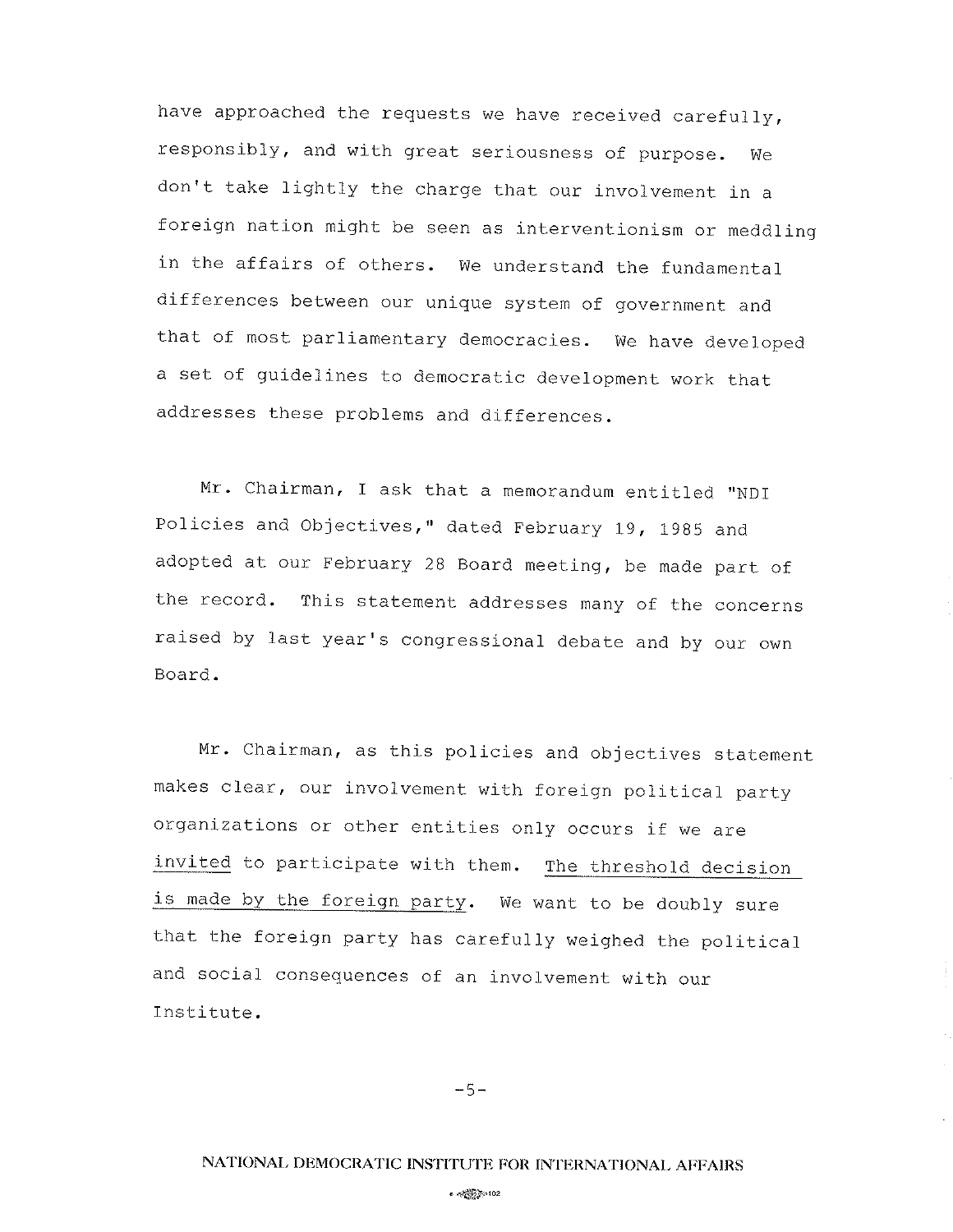I must also emphasize that our relationship with a foreign organization does not constitute an endorsement of that organization's policy positions. Our goal is to help strengthen the system in which democratic institutions are operating. our decisions as to whom we will assist are not political; rather, they reflect our judgement that an institution is vital to the viability of the democratic system within which it operates.

To safeguard the integrity of our efforts, NDI will not engage in any projects specific to election activity. I strongly believe that this policy will help underscore NDI's commitment to direct its program toward enhancing and stabilizing democratic systems, not promoting candidacies or particular party platforms.

We have already received numerous requests to begin this work, Mr. Chairman. Before I describe them to you, I would like to outline the decision process to which they have been subjected. I believe we have developed a solid set of guidelines that will enable us to observe the policies and objectives I have discussed. The Institute's process of analysis includes:

-- Rigorous examination of the requesting party's significance within the political system, its

 $-6-$ 

## NATIONAL DEMOCRATIC INSTITUTE FOR INTERNATIONAL AFFAIRS

.  $\ll$  . 2002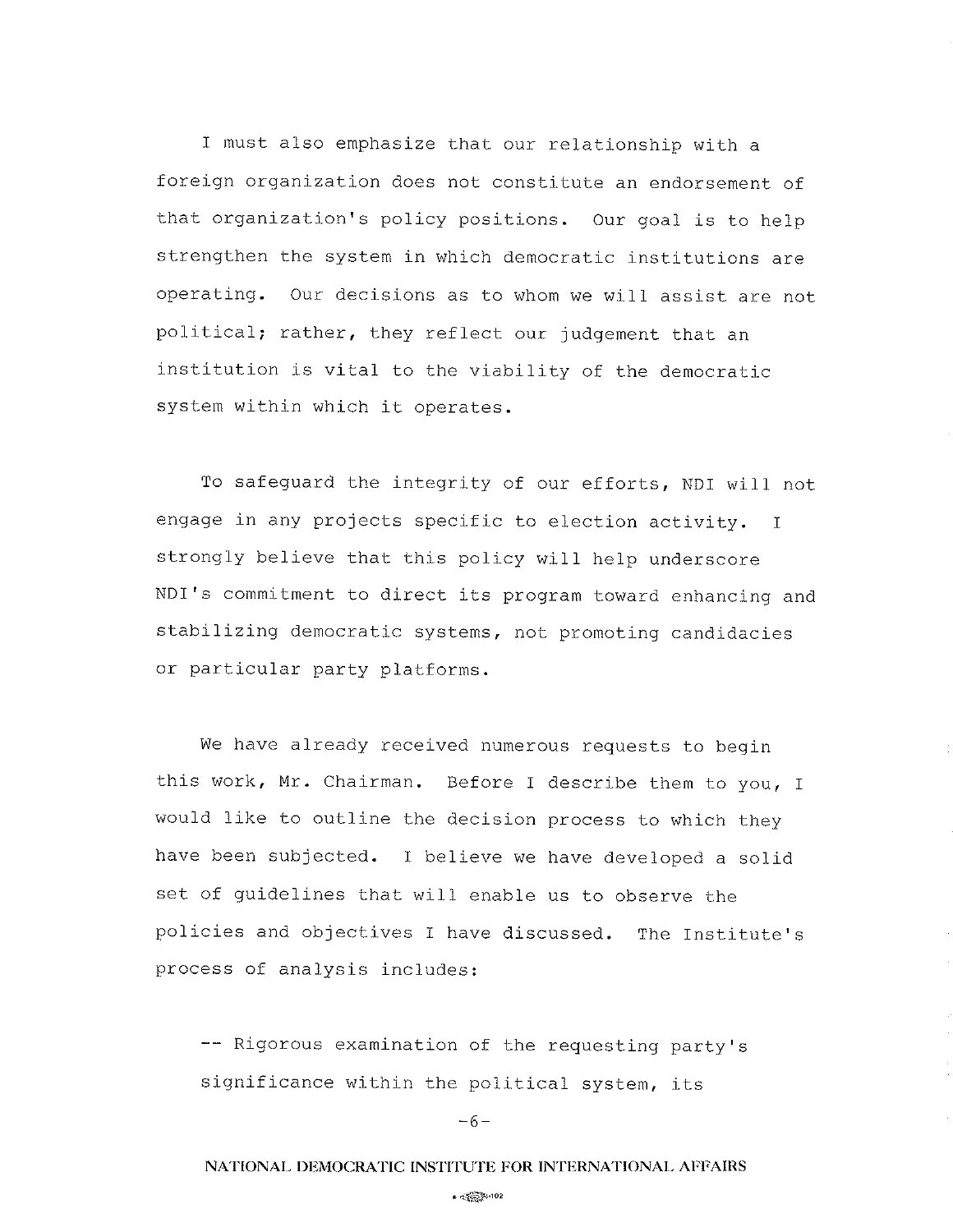historical antecedants, ideological outlook (particularly its attitude toward democratic principles) and its record of leadership.

-- Assessments of U. S. interests in and involvement with the host country, including its geo-political significance, its current state of relations with the U. S., its foreign and domestic policies, and the possible impact (long and short range) on U. S. interests the program could foreseeably create.

-- Assessment of the domestic impact the project might create, with particular consideration of the influence on NDI's credibility and effectiveness as an organization engaged in serious democratic development work.

staff analyses would then be discussed among members of an Advisory Board comprised of individuals whose range of expertise can help NDI identify and address additional issues raised by a specific project. project proposals which survive this process are then submitted to the full Board for approval, along with recommendations of possible funding sources (NED funds, foundation grants, corporate sponsorship, etc. )

 $-7-$ 

#### o@ttoz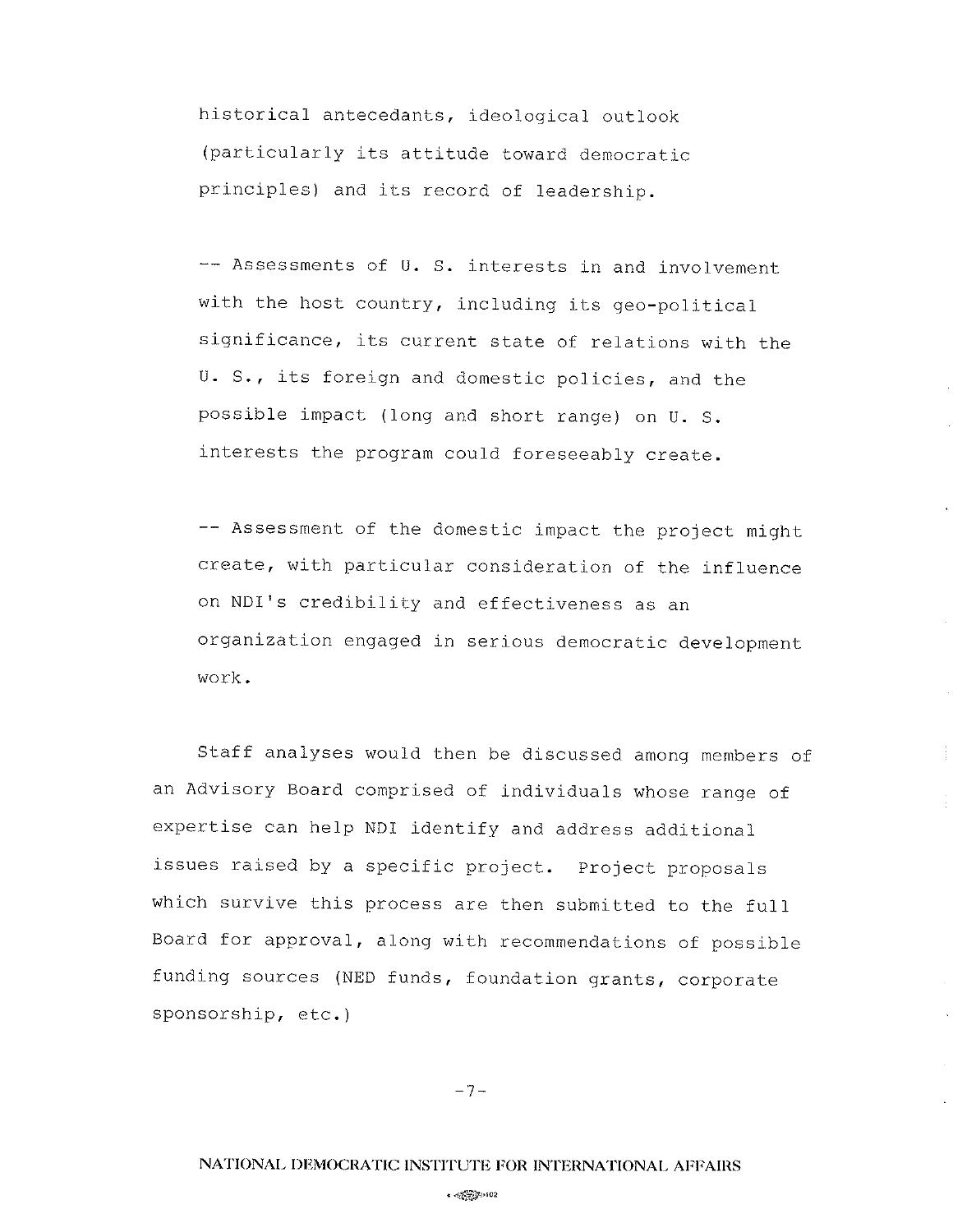It is my strong belief, Mr. Chairman, that this process ensures that we wilI observe the standards of integrity and caution our work demands. I encourage the Committee to review our statement of policies and objectives, as I am confident that it reflects the seriousness of purpose with which we will approach our task.

Our accomplishments to date reflect that we have already undertaken serious and worthwhile projects. NDI's November Consultation here in Washington hosted representatives from 18 diverse multi-party nations, establishing ties with a number of party representatives and resulting in a constructive discussion of the kinds of programs and assistance NDI could offer in the field of democratic development.

In February, 1985, the Chairmen and senior staff of both party institutes went to Venezuela, one of South America's oldest and strongest democratic nations, to meet with Venezuelan party leaders. The Venezuelan party foundations are renowned on the continent for their work in democratic development. This historic meeting was the first effort to establish joint initiatives with Venezuelan and American party institutes acting as co-sponsors, and the proposals introduced there will be followed up by <sup>a</sup>

 $-8-$ 

#### $\epsilon \ll \sqrt{2}$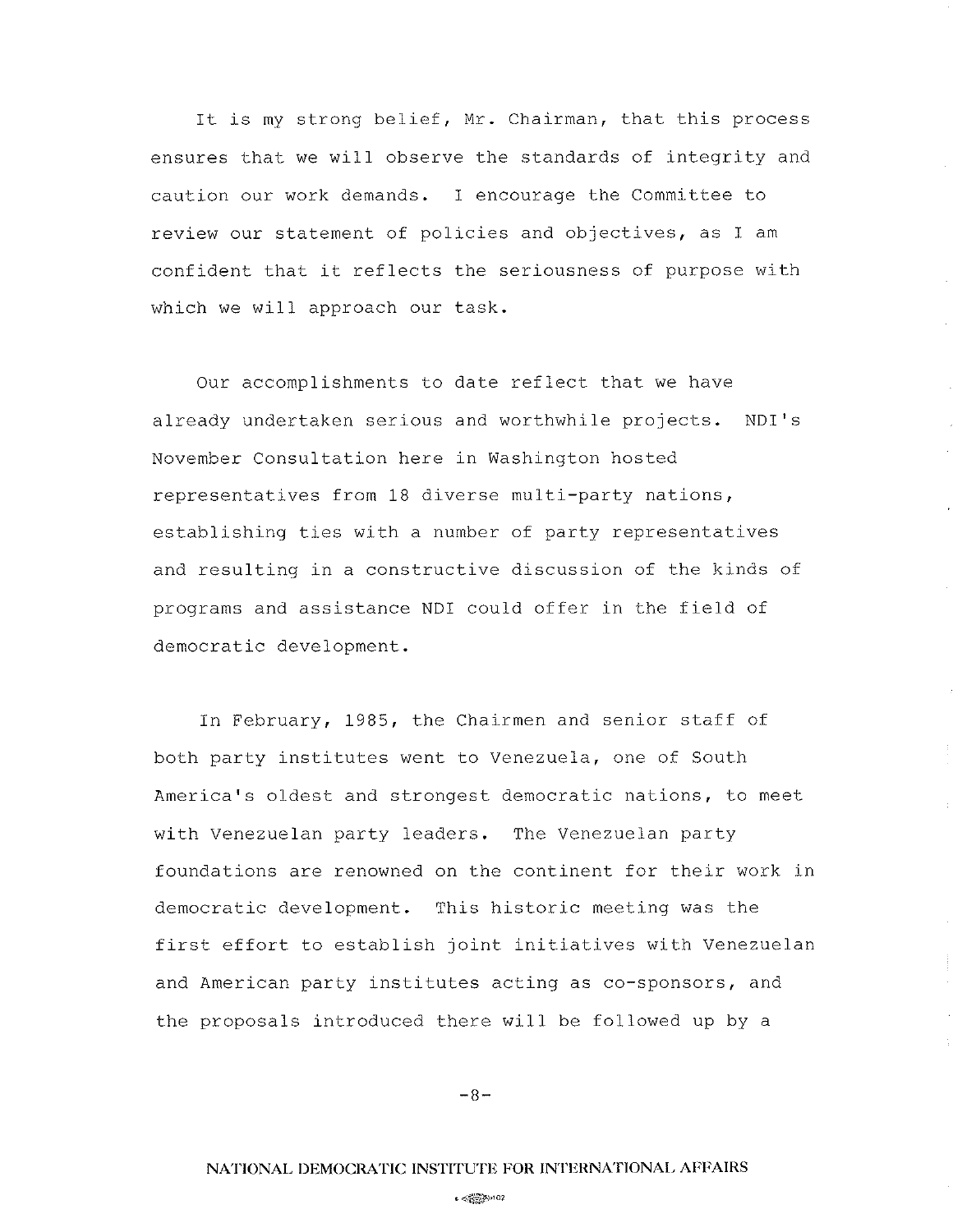visit to Washington by the Venezuelan officials in May. The goal of this meeting is to refine and begin implementing specific initiatives which the Venezuelan and American party institutes will co-sponsor, including training workshops for younger party leaders from other Latin American nations.

In May, NDI will host a conference of party leaders from all the South American democratic states, many of which have only recently returned to democratic government after years of authoritarian control. In addition, representatives of the democratic oppositions of paraguay and Chile have also been invited. The agenda will encourage presentations and discussions of those political and economic issues of particular concern to the democracies on the continent, including the role of the military in a democratic system, the delivery of constituent services, economic and political pressures on democratic governments, and constitutional and legal protection in democratic systems.

The group will also discuss how to assist Chile's coalition of democratic parties (the "Democratic AIliance") and the Paraguayan opposition in their quest to reinstate democratic pluralism. Participants will be asked to submit proposals for future collaborative efforts with NDI in the

 $-9-$ 

#### ,@ro¿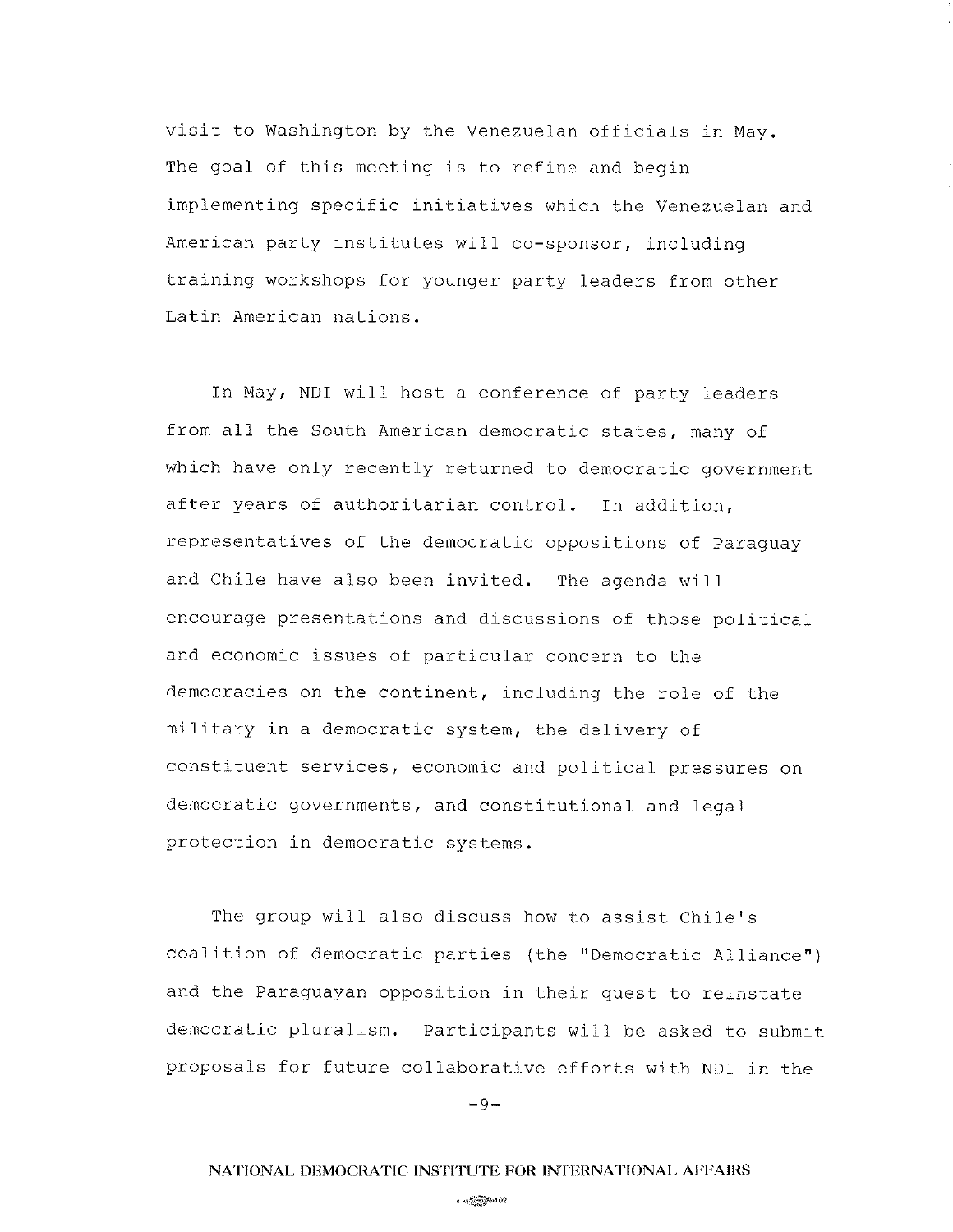area of democratic institution building.

NDI has also been asked by the major parties of Brazil to assist the federal legislature in its efforts to improve the budget process for the national Congress. As Brazil redefines its governmental structure in a democratic environment, it is vitally important that elected officials understand the relationship between their fiscal decisions and economic conditions. Democracy without the appropriate legislative mechanisms will not produce popular and workable programs.

We are particularly enthusiastic about a proposal submitted to NDI by the Center for Political, Economic and Social Studies, the political party foundation for Uruguay's ruling Colorado Party. Uruguay's return to democracy, after 13 years under oppressive authoritarian ru1e, is another example of the movement toward democracy across the continent.

The principal objective of the proposal is to disseminate, through the press, the electronic media and various training courses, information on: a) the new constitution and civil rule; b) human rights protection and the judicial process; and c) labor unions' right to freedom of assembly and organization.

 $-10-$ 

### NATIONAL DEMOCRATIC INSTITUTE FOR INTERNATIONAL AFFAIRS

### $\bullet$   $\otimes$   $\otimes$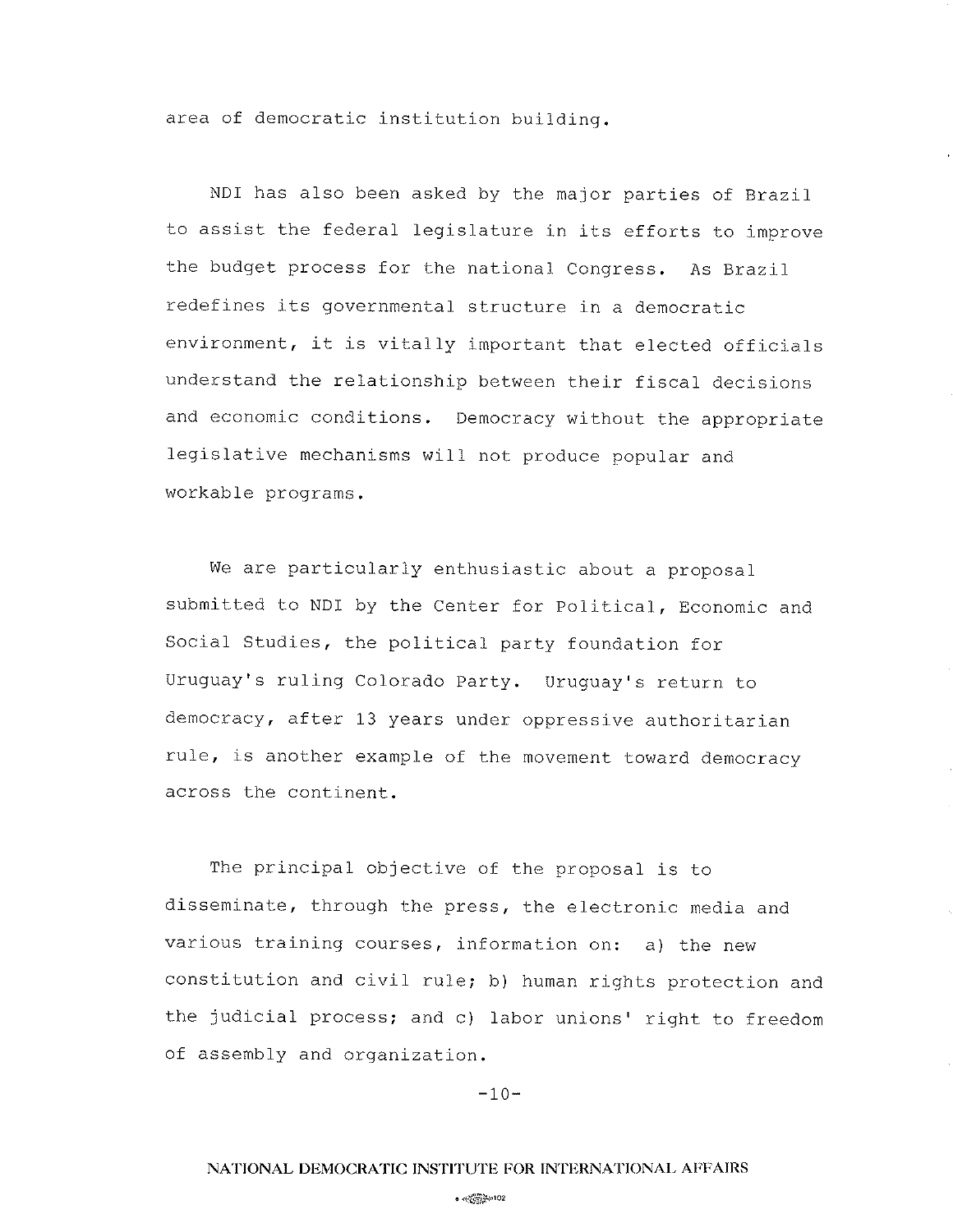Political parties in new democracies have as much of <sup>a</sup> stake in sustaining the democratic system as they do in winning elections. The Uruguayan parties demonstrate this deep concern for democratic development.

Democracy is perceived to be at risk in many regions of the world, and yet in some locations it has been particularly tenacious. Israel in the Middle East, Costa Rica in Central America, Botswana in Southern Africa and Thailand in Asia are besieged democratic systems that have managed to withstand diverse pressures. NDI, along with the NationaL Republican Institute, proposes to examine democracies in crisis regions to determine those factors that have sustained them and ensured their survival. <sup>A</sup> conference/study format will be used to combine practical experience with the theory of democratic development. We expect to demonstrate objectively that democracy is still <sup>a</sup> highly effective system even when a nation is experiencing great pressures. We will attempt to raise money privately for this effort.

The final conference of the United Nations Decade for Women will be held in Nairobi, Kenya in JuIy, 1985. In conjunction with that conference, NDI will conduct a series of workshops in Kenya to explore underlying causes of

 $-11-$ 

.@to¿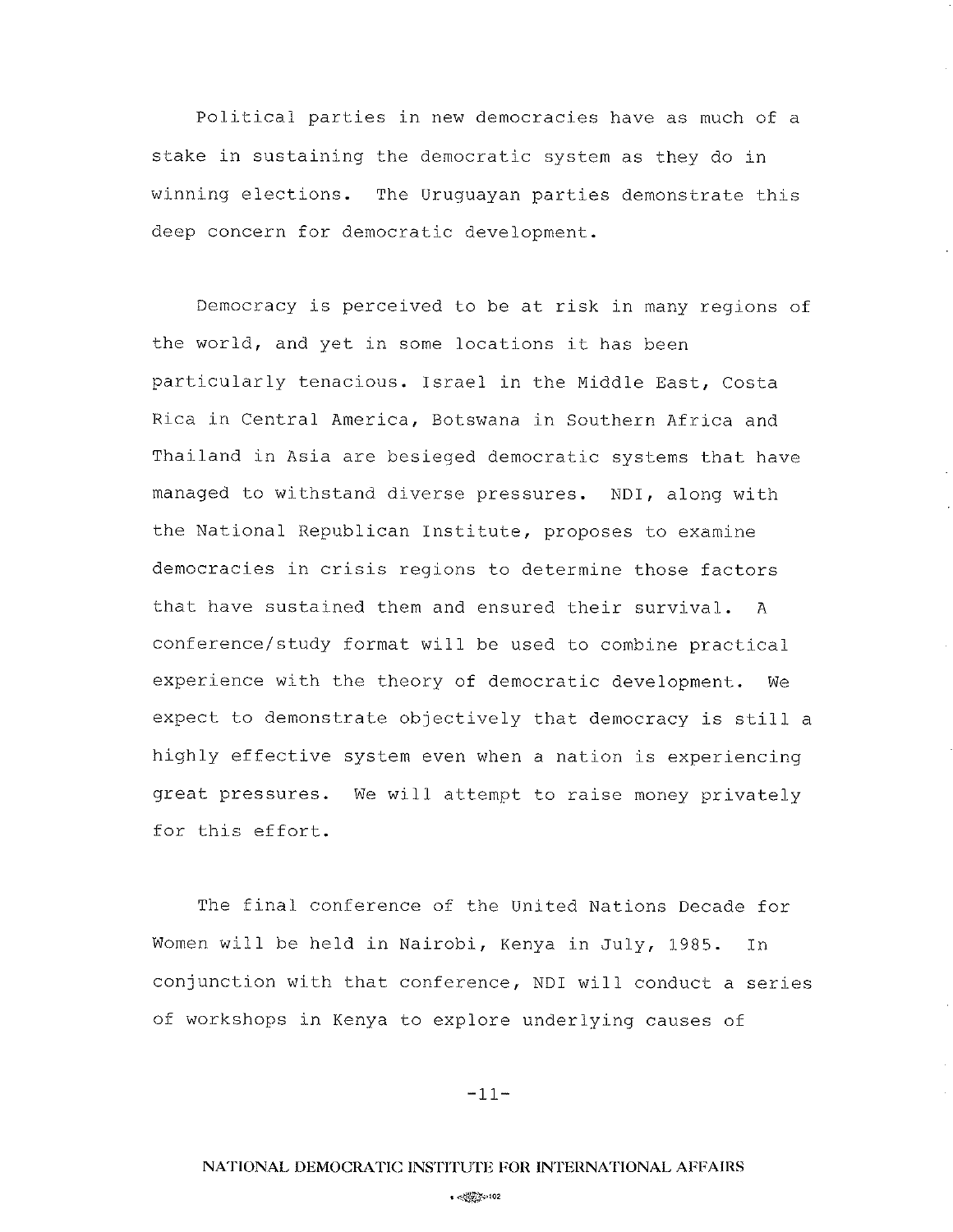limited political participation by women and offer strategies for increasing women's civic awareness and political activity. The first workshop will introduce to women the concept of civic participation and the appropriateness of their involvement. The second workshop will focus on building skills of civic participation, while the third workshop will concentrate on strategies to utilize their new skills to impact key officials and decision makers.

In July, NDI will co-sponsor with the ruling party of Senegal a conference of 35 African party leaders in Dakar, Senegal. The conference agenda wilI focus on political parties as instruments to promote democratic institutions and pluralism. Topics currently being developed for the agenda include: 1) the role of the party in providing constituent services; 2) party responses to economic austerity, external political pressures and natural disasters; 3) political party relationships with the military; and 4l party relationships with labor movements and unions.

NDI plans to invite all party leaders from the eleven English-speaking Caribbean nations to meet in August, L985. Represenatatives from the following States wilI be invited: Antiqua, Bahamas, Barbados, Belize, Dominica,

 $-12-$ 

# NATIONAL DEMOCRATIC INSTITUTE FOR INTERNATIONAL AFFAIRS

 $\sim$   $\langle\langle\hat{\phi}\rangle\rangle$   $\gg$  102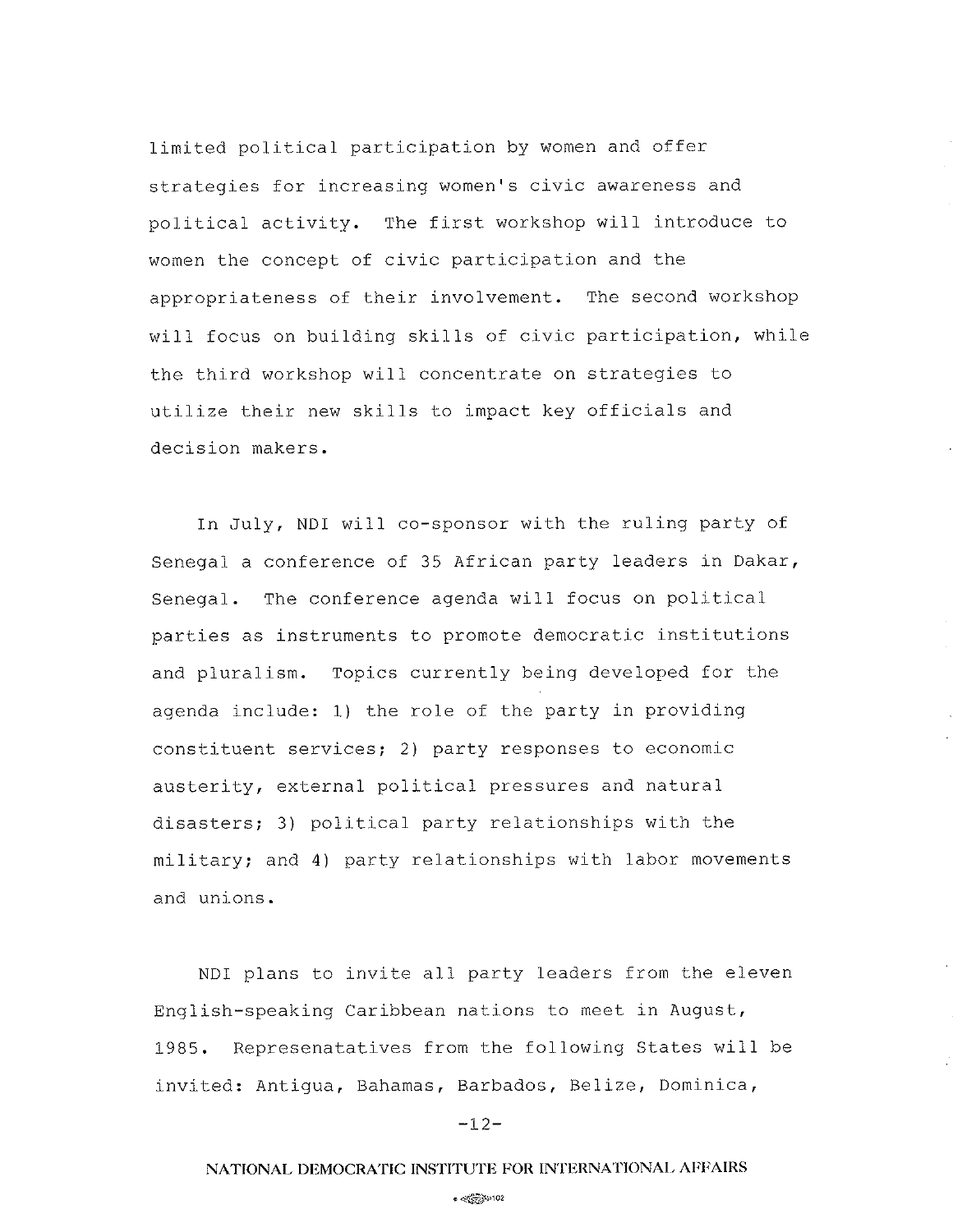Grenada, Jamaica, St. Kitts-Nevis, St. Lucia, St. Vincent, Trinidad, and Tobago. Principal topics of discussion will be the increasing alienation of youth from the political process, economic development and economic hardships, and the special needs and problems faced by mini-states. Participants will also explore future collaborative efforts with NDI in the area of democratic institution building.

This diverse program represents only a fraction of what NDI can accomplish. We have undertaken those programs which, in our first year of operation, will help introduce NDI and establish our credibility in the field of democratic development. At the same time, we are addressing many prominent issues of concern.

We are fully aware of our limitations -- political and financial -- and we have developed a program designed to accomodate our goals within a rather confined framework. It should be clear, however, that we can achieve goals in which all Americans can take pride. We can and will address issues fundamental to the success of democratic institutions.

I have sought, Mr. Chairman, to clarify the process, substance and intent of NDI's accomplishments. This Institute has a unique opportunity to respond to diverse

 $-13-$ 

# NATIONAL DEMOCRATIC INSTITUTE FOR INTERNATIONAL AFFAIRS

.@Þro2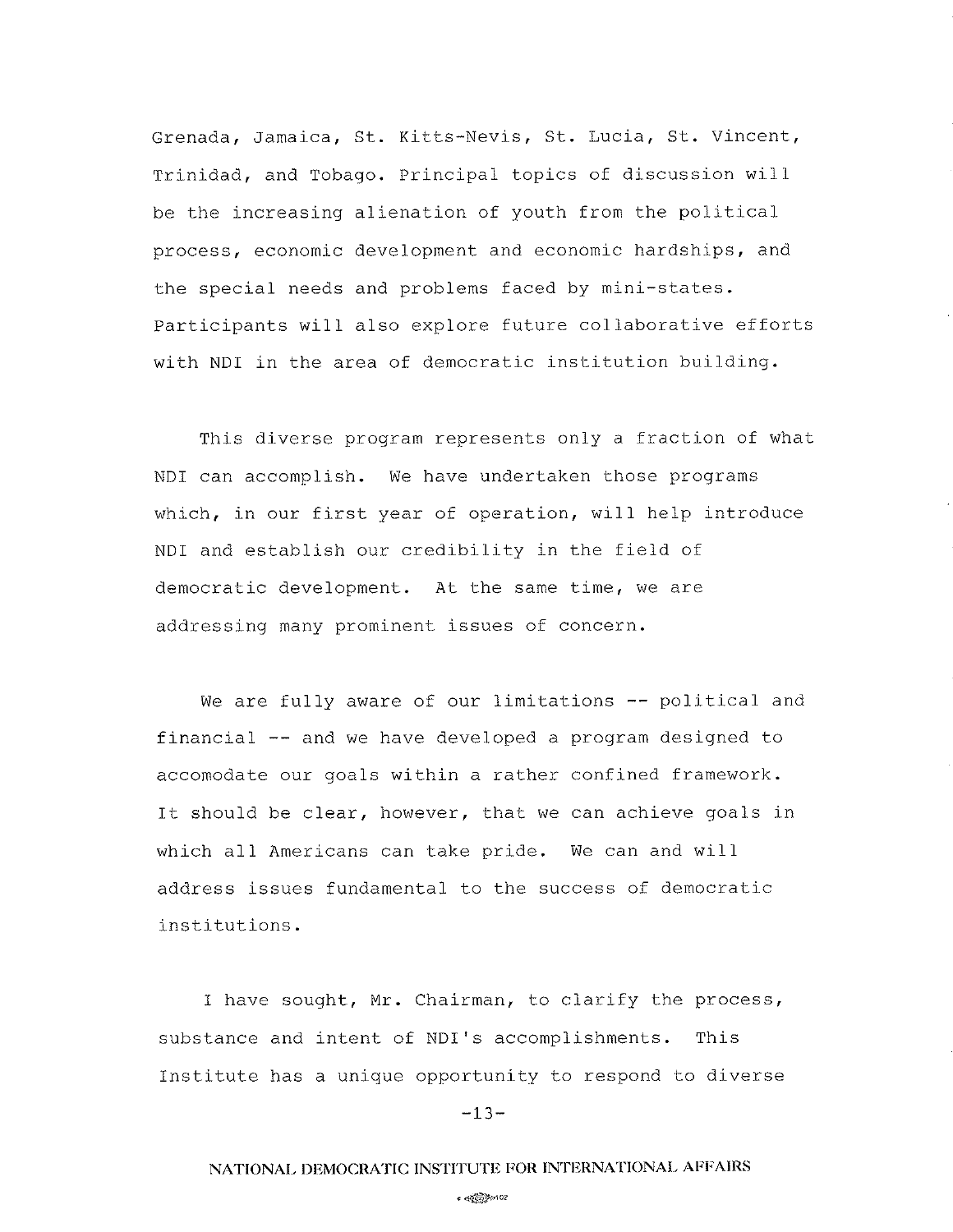needs, to individuals and institutions trying to overcome <sup>a</sup> complex set of pressures that inhibit the success of democratic processes. We also have the expertise, commitment, and integrity to ensure success and discourage abuse.

Mr. Chairman, I believe I have demonstrated that NDI has a well-conceived plan and a worthwhile goal. It is my belief that our objectives are in line with those of the National Endowment for Democracy, and therefore we should be permitted to seek access to Endowment funds. We are not coming to Congress for any specific earmarked funds; rather, we are asking simply to become as eligible as any other American organization to receive NED grants.

We have sought  $--$  and will continue to seek  $--$  program sponsorship from private sources. But I believe that as long as we implement programs that will demonstrate our commitment to democratic principles (and not, as some have charged, partisan activities) -- as long as NDI maintains its standards of conduct as I have presented them here today -- we should not be barred from seeking financial assistance from an organization whose principles and goals are so fundamentally aligned with our own.

 $-14-$ 

 $\bullet$   $\otimes$   $\otimes$   $\otimes$